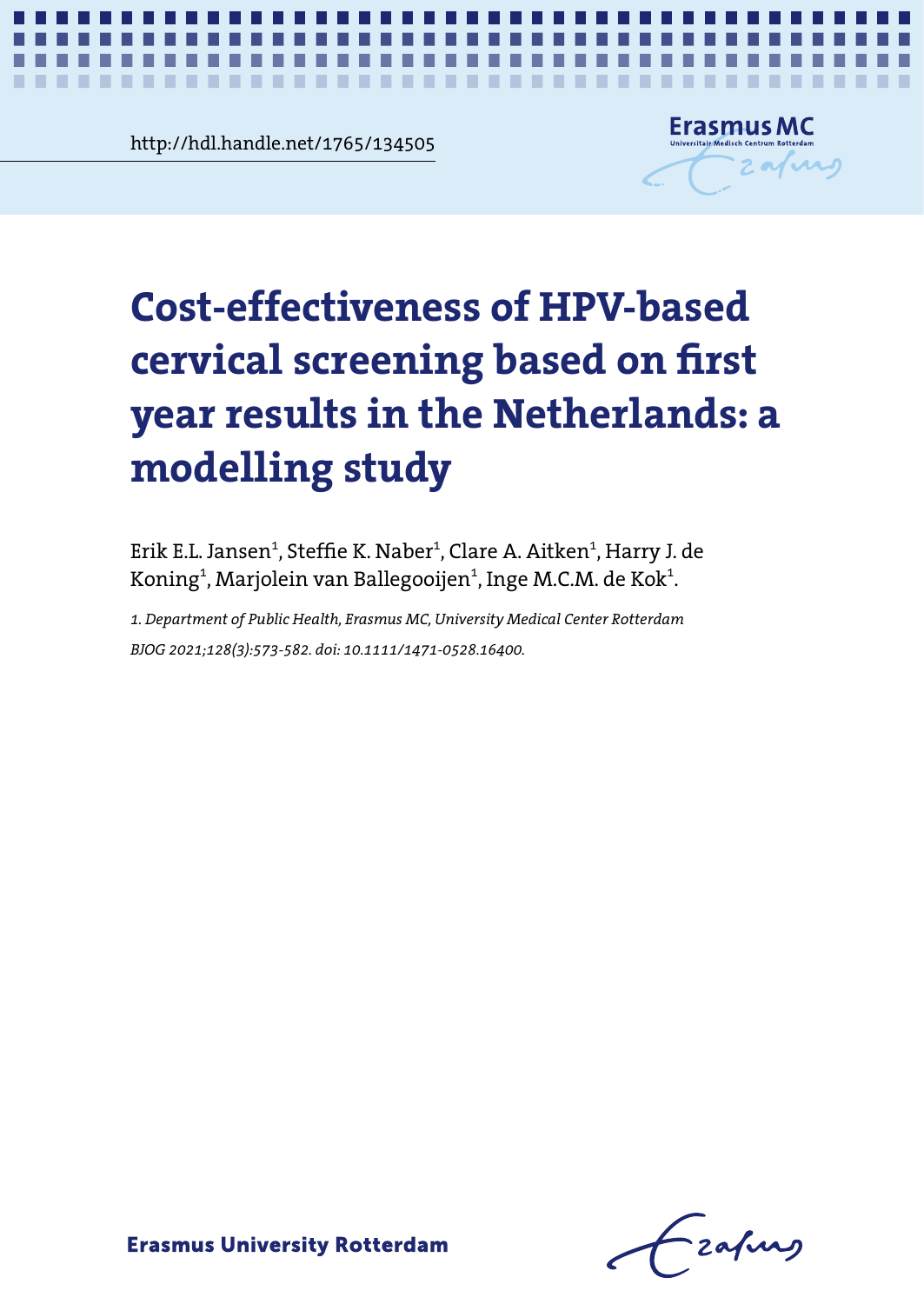### **ABSTRACT**

#### **Objective**

We aim to compare the cost-effectiveness of the old cytology programme with the new high-risk human papillomavirus (hrHPV) screening programme, using performance indicators from the new Dutch hrHPV screening programme.

#### **Design**

Model-based cost-effectiveness analysis.

#### **Setting**

The Netherlands.

#### **Population**

Dutch 30-year-old unvaccinated females followed up lifelong.

#### **Methods**

We updated the microsimulation screening analysis (MISCAN) model using the most recent epidemiological and screening data from the Netherlands. We simulated both screening programmes, using the screening behaviour and costs observed in each programme. Sensitivity analyses were performed on screening behaviour, utility losses and discount rates.

#### **Main Outcome Measures**

Cervical cancer incidence and mortality rates, number of screening tests and repeat tests, colposcopy referrals by lesion grade, costs from a societal perspective, qualityadjusted life-years (QALYs) gained and cost-effectiveness.

#### **Results**

The new Dutch cervical cancer screening programme decreased the cervical cancer mortality by 4% and the incidence by 1% compared to the old programme. Colposcopy referrals of women without cervical intra-epithelial neoplasia grade 2 or worse increased by 172%, but 13% more QALY's were still achieved. Total costs were reduced by 21%, mainly due to fewer screening tests. Per QALY gained, the hrHPV programme cost 46% less (€12,225) than the cytology programme (€22,678) and hrHPV-based screening remained more cost-effective in all sensitivity analyses.

Frahing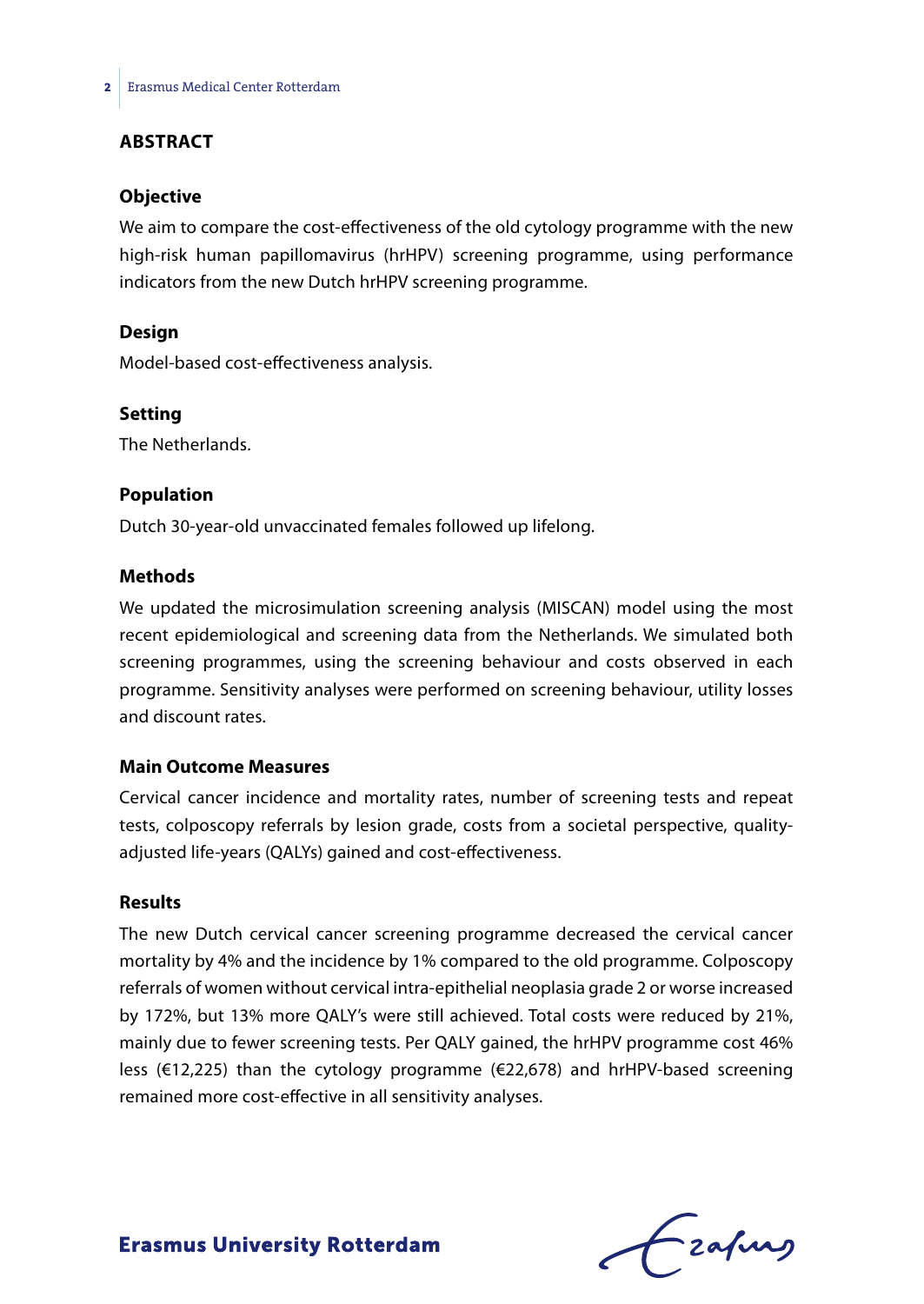#### **Conclusions**

The hrHPV-based screening programme was found to be more effective and costeffective than the cytology programme. Alternatives for the current triage strategy should be considered to lower the number of unnecessary referrals.

#### **Tweetable abstract**

First results after implementation confirm that HPV screening is more cost-effective than cytology screening*.*

#### **INTRODUCTION**

In January 2017, the Dutch population-based cervical cancer screening programme switched the primary screening test from cytology to the high-risk human papillomavirus (hrHPV) test. Women can now choose either to have a cervical smear taken by their general practitioner (GP) or to use a self-sampling kit. The latter option was added as an alternative screening method to increase attendance rates in women who feel uncomfortable with taking a test at their GP. The implementation of this new programme was based on, amongst other considerations, cost-effectiveness analyses showing that primary hrHPV screening is more cost effective than primary cytology screening.<sup>1,2</sup> However, as no other country had implemented primary hrHPV screening up to that time, many model inputs had to be based on assumptions, potentially biasing the results.<sup>1,2</sup>

The Dutch cervical cancer screening programme has been monitored for decades, using high-quality data.<sup>3</sup> However, information on important performance indicators (such as the participation rate, use of self-sampling, positivity rates, referral rates, precancerous cervical intraepithelial neoplasia (CIN) detection rates and costs) of the primary hrHPVbased screening programme has only recently been published.<sup>4</sup> Some key indicators were found to be unfavourable for the effectiveness of the new programme, such as a drop of three percentage points in screening participation as well as a lower adherence to triage testing.<sup>4,5</sup> This unique information from the implementation of hrHPV-based screening can now be used as reliable model input for a cost-effectiveness analysis to compare the new programme with the old cytology-based screening programme.

Using this newly available monitoring data, we aimed to answer the following research question: What are the costs, effects and cost-effectiveness of the newly implemented cervical cancer screening programme using primary hrHPV-testing compared to the old cytology-based screening programme? We will simulate scenarios where a 30-year-old cohort of unvaccinated women are offered either the full cytology-based programme or the full hrHPV-based programme and follow these women up until death. For these women, we will present costs per life-years gained and costs per quality-adjusted life-

frafing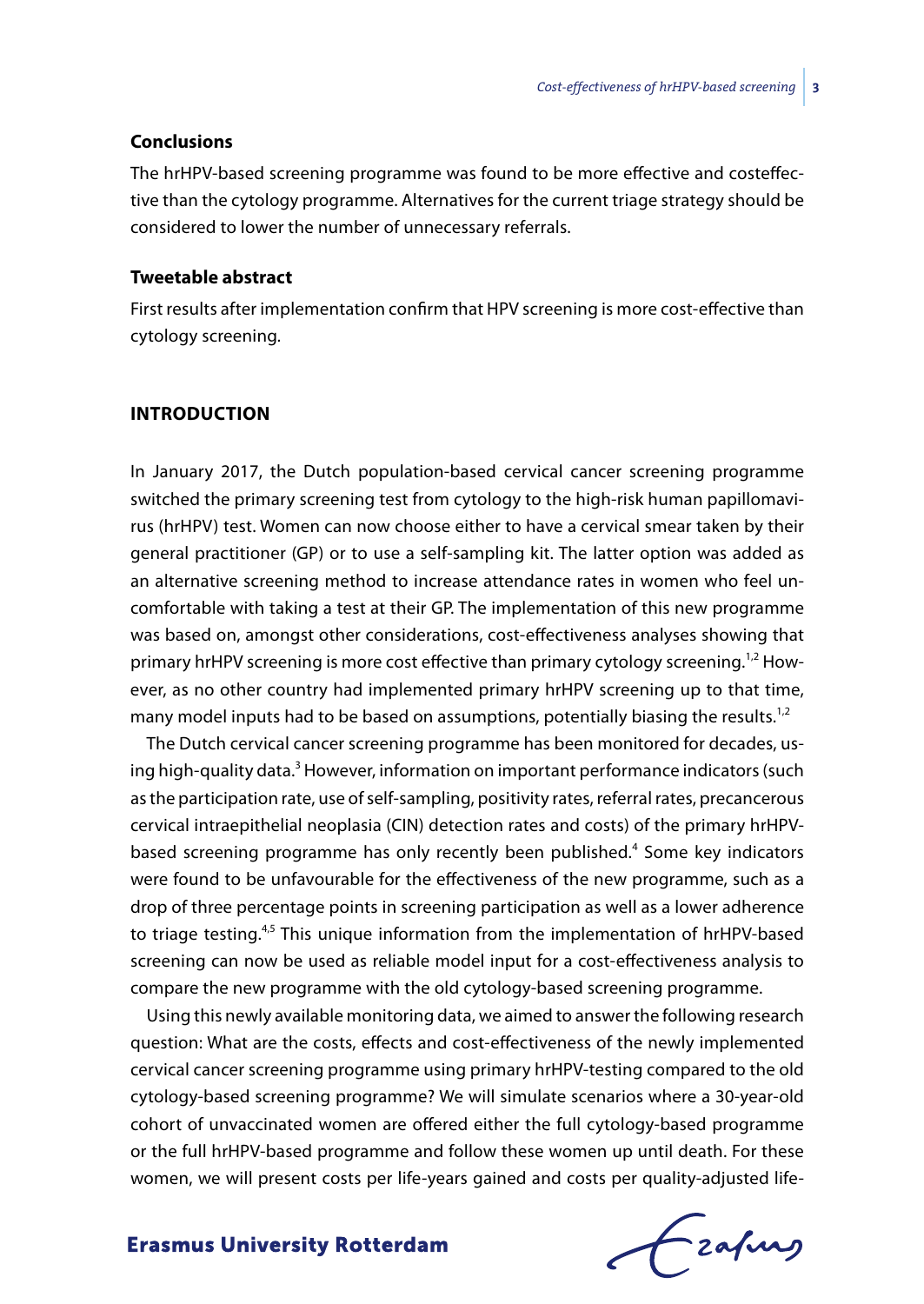years (QALYs) gained as the main outcome. The number of referrals to a gynaecologist and detected CIN, most of which will not progress to cancer, will be presented, as these are considered to be important harmful effects of screening. $67$  These results are useful for policymakers of similar countries to decide whether a switch to primary hrHPV screening is beneficiary for their country.

#### **METHODS**

To estimate the effects of both the cytology screening programme and the hrHPV-based screening programme in The Netherlands, the MISCAN-Cervix (Microsimulation Screening Analyses-Cervix) model was used.<sup>1,8-10</sup> An extensive model description can be found in Appendix S1. In short, MISCAN-Cervix is a microsimulation model, coded in Borland Delphi 7, that simulates the natural history of cervical cancer in a hypothetical population. Women have an age-specific risk to acquire one or multiple hrHPV infections which may or may not progress sequentially to CIN1, CIN2 and CIN3 or regress at any time. A CIN3 may progress to a micro-invasive cancer and later into more invasive cancer stages before it is clinically detected. Different screening strategies can be simulated in this population to quantify and compare the harms and benefits of each strategy (Appendix S1: Figures S1-S4, Table S1). As described in Appendix S1, many model assumptions are based on high quality data from the Netherlands Cancer Registry (NCR) and the nationwide network and registry of histo- and cytopathology in the Netherlands (PALGA), both having a national coverage.<sup>11, 12</sup> To reduce the impact of random variability on the predicted outcomes, the model simulates a large population of 10 million women and applies the same sequence of random numbers in each simulation.

#### **Model updates**

For this analysis, we extended and recalibrated (Appendix S1: Figure S6-S9) the existing model using the most recent cancer and screening data from the NCR and PALGA $^{11,12}$  in order to incorporate three new features compared to the previously published model. First, hrHPV infections in the model are now type-specific, allowing for different progression probabilities per hrHPV type. Four groups of hrHPV types were defined based on their oncogenicity and their presence in different HPV vaccines.<sup>13, 14</sup> HPV16, HPV18, other hrHPV types covered by the nonavalent vaccine (HPV-31/33/45/52/58), and the remaining seven hrHPV types (HPV-35/39/51/56/59/66/68). Second, FIGO2+ cancers were split up into FIGO2, FIGO3 and FIGO4, as survival probabilities differ between those stages. Third, the test characteristics of both cytology and the hrHPV test were updated based on evidence from published literature and to be able to fit well to observed data on interval cancers and false positive rates by hrHPV status.<sup>15-18</sup> In this updated version, 12% of exist-

Frahing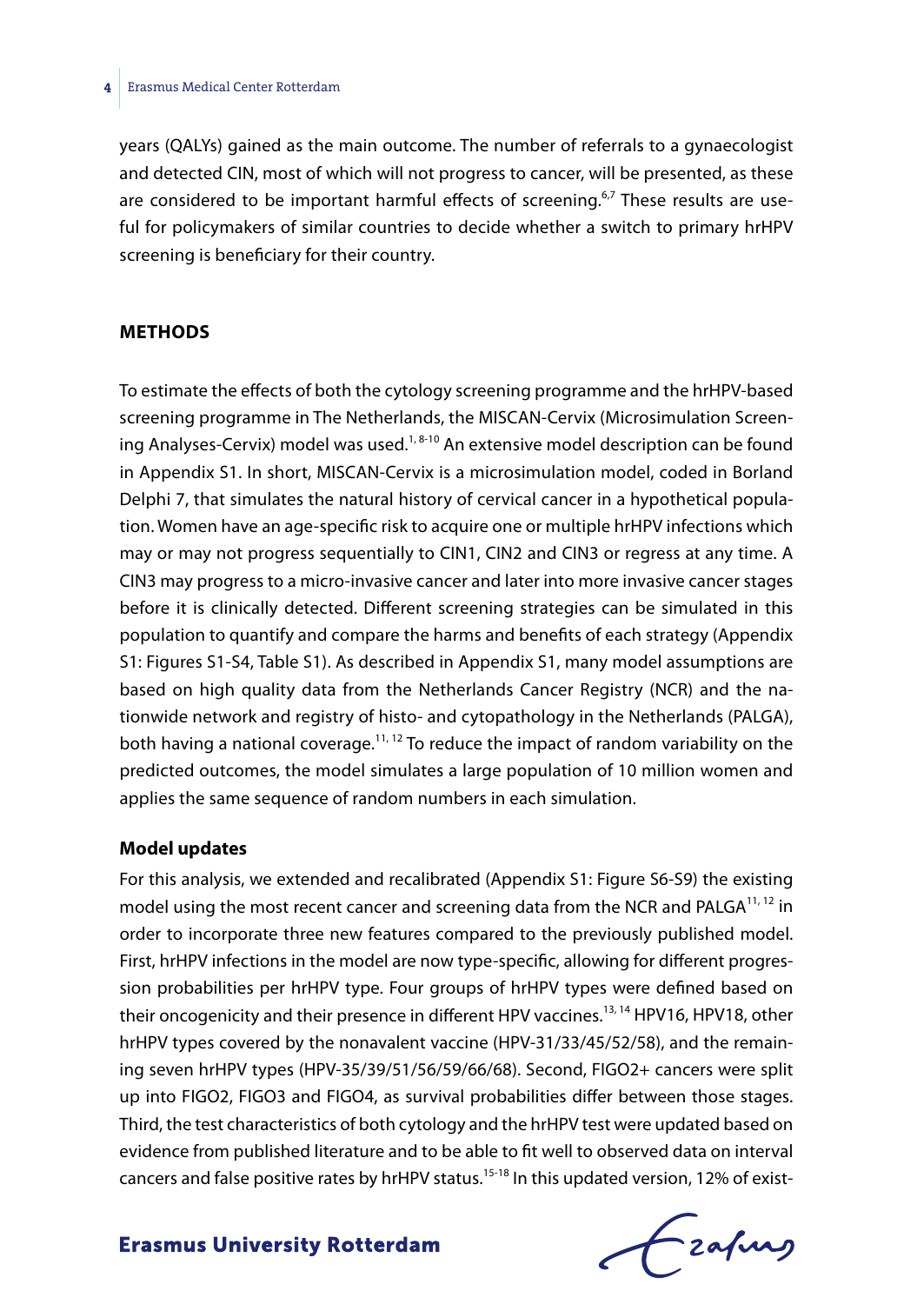ing precancerous lesions are consistently missed by cytology, and the probability of an abnormal cytological result is higher in hrHPV-positive women (calibrated parameters, see Table S3 in Appendix S1). Multiple studies found the concordance between hrHPV tests from different manufacturers to be lower in lower grade lesions (≤ CIN1), suggesting that more hrHPV infections are missed.<sup>15, 19</sup> Therefore, we now assume that for hrHPVpositive women the sensitivity of the hrHPV test increases with the severity of their lesion.

#### **Screening programmes**

In the Dutch cytology programme, women aged 30–60 years were invited for screening every five years. Women with a high-grade squamous intraepithelial lesion (HSIL) or worse were directly referred to colposcopy, while women with a low-grade cytological abnormality (i.e. atypical squamous cells of undetermined significance or low-grade squamous intraepithelial lesion) were invited for a repeat test after six months. The vast majority of the executive laboratories analysed those cervical smears using both cytology and hrHPV testing, although some still used cytology only.<sup>20</sup> When an HSIL or worse was found at this co-test, the woman was referred to colposcopy. Women testing hrHPV-positive were also referred to colposcopy if they had low-grade cytological abnormalities result. Women testing negative on both tests were discharged from follow-up while the remaining women were invited for a repeat cytology test after 12 months (Appendix S1: Figure S5).

In the hrHPV-based screening programme, women are still invited every five years at the ages 30–60; however the screening interval has been extended to ten years for women testing hrHPV-negative at age 40 or 50 and there is an extra invitation at age 65 for women testing hrHPV-positive at age 60. After a positive hrHPV test, the sample is analysed with cytology, after which women with abnormal cytology results are referred to a gynaecologist, while women with normal cytology are invited for a repeat cytology test after six months (Appendix S1: Figure S5). Women who are uncomfortable with taking a test at their GP can request a self-sampling kit, although if their test result is hrHPVpositive, they still need a smear taken by their GP to test for cytological abnormalities.

In the Netherlands, primary screening and follow-up tests are fully paid for by the government. If a woman is referred for colposcopy, health insurance covers the diagnosis and treatment costs. Health insurance is obligatory in the Netherlands and each insured person is also liable for an excess.

# **Model assumptions – Demographic characteristics, epidemiology and natural history**

A cohort of ten million women was simulated and followed until death. This cohort represents 30-year old Dutch women in 2019 with regard to their remaining life expectancy (54.3 years), hysterectomy probabilities, hrHPV epidemiology and progression probabilities to CIN and cancer as described in Appendix S1.

frafing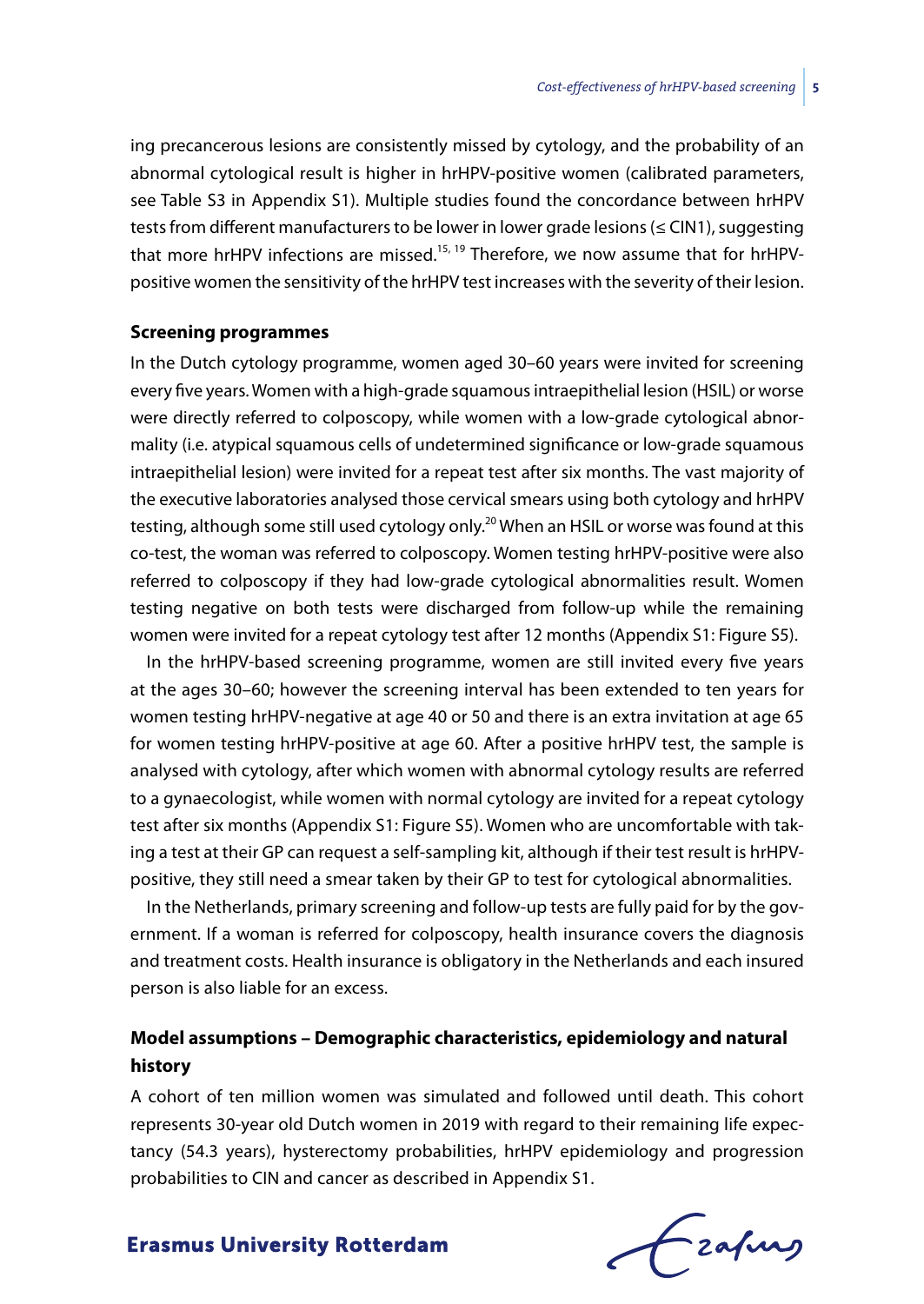#### **Model assumptions –screening behaviour**

The screening behaviour of all women in The Netherlands is registered on an individual level in PALGA. Based on these observations, we were able to accurately model the screening behaviour in both programmes. As described in more detail in Appendix S1, the screening behaviour during the cytology programme was based on all women invited in 2015 and the screening behaviour during the hrHPV programme was based on all women invited in 2017.

#### *Participation by age*

The age-specific attendance at the primary test differs between the programmes. Table 1 shows the percentage of the female population without a hysterectomy that participates in screening; in the hrHPV-based programme this can either be the regular GP test or a self-sampling kit.

For most ages, the attendance rates could be directly observed in the first screening round after implementation of hrHPV screening. However, in this first screening round, all women aged 45 and 55 were invited for screening, whereas in future rounds only those that tested hrHPV-positive in the preceding round or did not participate the preceding round will be invited. Therefore, fewer women will participate at those ages than currently observed in the first screening round (calculations presented above Appendix S1: Table S2). Also, in this first screening round no women aged 65 were invited yet as they first had to test hrHPV-positive at age 60 first. Therefore, we assumed the participation rate for women at age 65, who tested hrHPV-positive at age 60, to be the same as age 60.

#### *Distribution of screenings across the population*

The chance that an individual woman participates in a screening round is not entirely random; the total attendance is assumed to be distributed among 90% of the female population that potentially participates in screening, while the remaining 10% never attends a GP test ('never attenders') and have a 2.6 times higher background risk for acquiring an hrHPV infection (calibrated parameter, see Appendix S1). Also, if a woman attends one screening round, she is more likely to attend the next round and vice versa.

Of all self-sampling users in the new screening programme, 10.6% were assumed to have been never attenders in the old screening programme, based on screening histories in the previous two screening rounds (calculations described in Appendix S1). Since women aged 30 or 35 were not invited at least twice before, the proportion of young women taking a self-sample that would otherwise be never attenders was assumed to be equal to the weighted average proportion of 40-60 year old women. For all ages, the total screening attendance was higher in the cytology-based programme than in the hrHPV-based programme (Table 1).

Frahing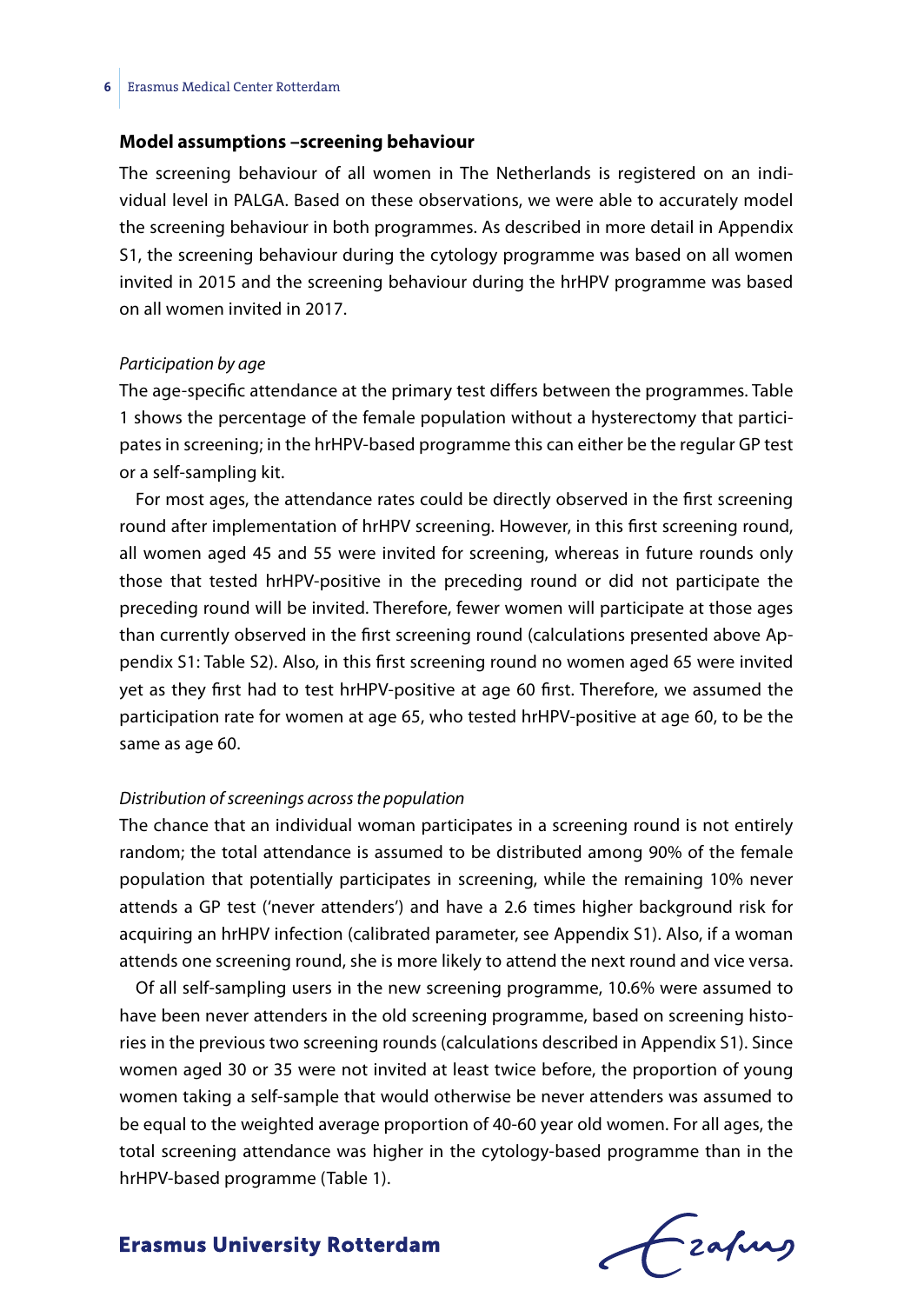| Screening behaviour                                          | Cytology-based<br>screening programme | hrHPV-based<br>screening programme |  |  |  |  |  |
|--------------------------------------------------------------|---------------------------------------|------------------------------------|--|--|--|--|--|
| GP test participation by age in all women of the population* |                                       |                                    |  |  |  |  |  |
| - 30 years                                                   | 52.3%                                 | 43.4%                              |  |  |  |  |  |
| - 35 years                                                   | 57.9%                                 | 49.3%                              |  |  |  |  |  |
| -40 years                                                    | 64.3%                                 | 56.4%                              |  |  |  |  |  |
| -45 years                                                    | 67.6%                                 | 15.6%**                            |  |  |  |  |  |
| - 50 years                                                   | 70.4%                                 | 61.5%                              |  |  |  |  |  |
| - 55 years                                                   | 69.6%                                 | 12.7%**                            |  |  |  |  |  |
| -60 years                                                    | 66.8%                                 | 60.3%                              |  |  |  |  |  |
| - 65 years                                                   | NA                                    | $3.1\%***$                         |  |  |  |  |  |
| Self-sampling participation by age*                          |                                       |                                    |  |  |  |  |  |
| - 30 years                                                   | <b>NA</b>                             | 5.5%                               |  |  |  |  |  |
| - 35 years                                                   | <b>NA</b>                             | 4.8%                               |  |  |  |  |  |
| - 40 years                                                   | <b>NA</b>                             | 4.5%                               |  |  |  |  |  |
| -45 years                                                    | <b>NA</b>                             | $0.9\%$ **                         |  |  |  |  |  |
| - 50 years                                                   | <b>NA</b>                             | 4.6%                               |  |  |  |  |  |
| - 55 years                                                   | <b>NA</b>                             | $1.0\%$ **                         |  |  |  |  |  |
| - 60 years                                                   | <b>NA</b>                             | 5.7%                               |  |  |  |  |  |
| -65 years                                                    | <b>NA</b>                             | $0.2\%***$                         |  |  |  |  |  |
| Adherence to cytology after a positive self-sample           | <b>NA</b>                             | 90.1%                              |  |  |  |  |  |
| Adherence to triage testing                                  |                                       |                                    |  |  |  |  |  |
| - 6 months after primary test                                | 92.2%                                 | 77.1%                              |  |  |  |  |  |
| - 6 months after primary self-sample                         | <b>NA</b>                             | 41.6%                              |  |  |  |  |  |
| -18 months after primary test                                | 67.3%                                 | <b>NA</b>                          |  |  |  |  |  |
| Adherence to a referral for colposcopy after a               |                                       |                                    |  |  |  |  |  |
| - Direct referral (ASC-US/LSIL)                              | <b>NA</b>                             | 88.4%                              |  |  |  |  |  |
| - Direct referral (HSIL)                                     | 97.0%                                 | 96.9%                              |  |  |  |  |  |
| - Referral at 6 months after primary test (ASCUS/LSIL)       | 97.5%                                 | 88.4%                              |  |  |  |  |  |
| - Referral at 6 months after primary test (HSIL)             | 97.5%                                 | 96.9%                              |  |  |  |  |  |
| - Referral at 18 months after primary test                   | 52.4%                                 | <b>NA</b>                          |  |  |  |  |  |

*Table 1. Modelled screening behaviour by type of screening programme: base case assumptions*

ASC-US, atypical squamous cells of undetermined significance; hrHPV, high-risk human papillomavirus; HSIL, high-grade squamous intraepithelial lesion; LSIL, low-grade squamous intraepithelial lesion; NA, not applicable.

\* Simulated participation rate in all women excluding those who have had a hysterectomy and those with a prevalent diagnosed cancer.

\*\* Participation in the general population is much lower at ages 45 and 55 because significantly fewer women are invited for screening at these ages (i.e. only those who do not participate or test hrHPV-positive in the preceding screening round).

\*\*\* Participation in the general population is much lower at age 65 because significantly fewer women are invited for screening at this age (i.e. only those who test hrHPV-positive at age 65).

Frahing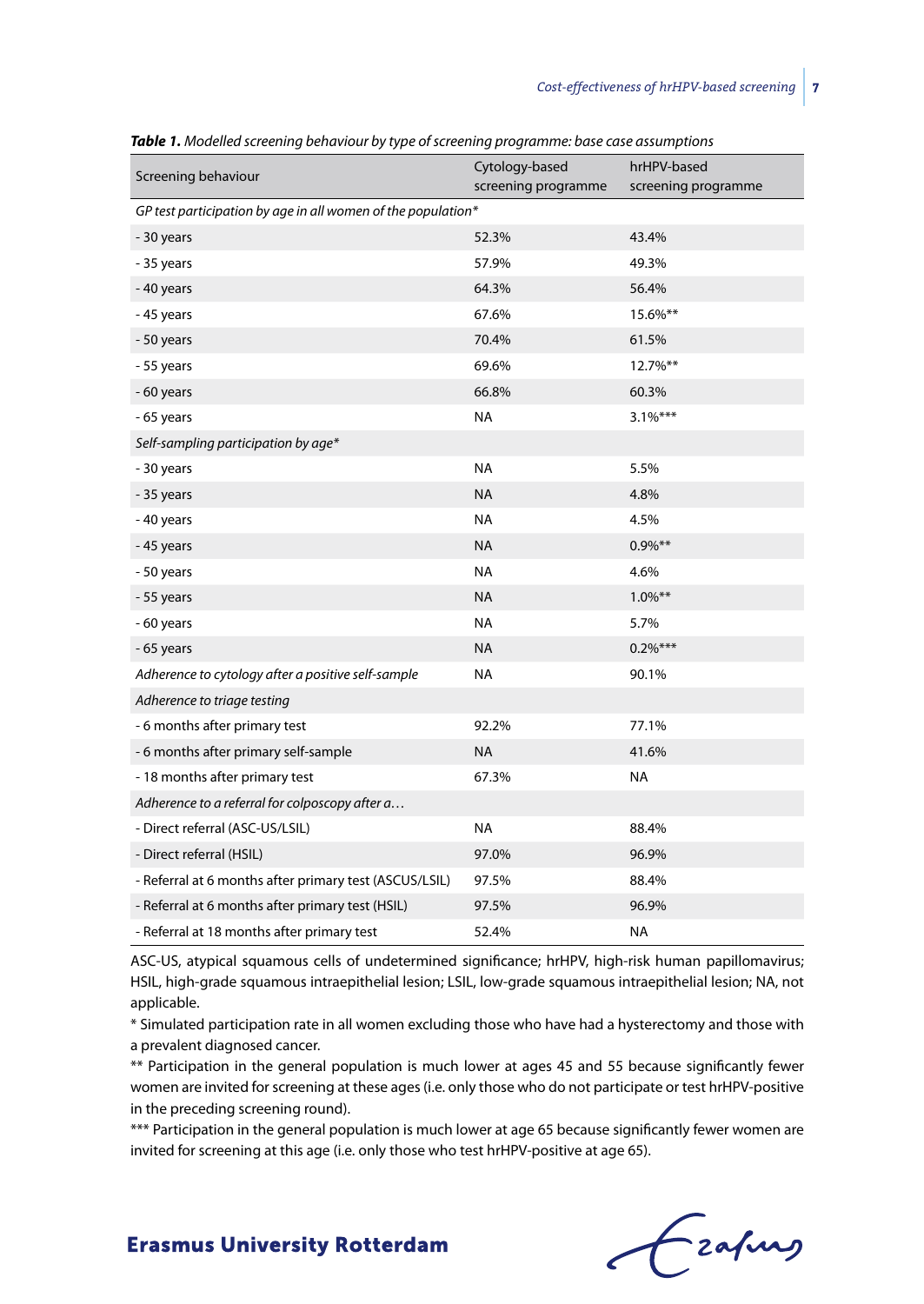#### *Participation in triage testing and colposcopy*

Adherence to triage testing and colposcopy was monitored in both programmes. In the hrHPV-based programme, the adherence to triage testing was lower in self-sampling users (41.6%) than in women who attended the primary test at their GP (77.1%). Also, adherence to colposcopy was higher in women with HSIL (96.1%) than in women with lower grade cytology results (88.4%). In the cytology-based programme, the adherence to triage testing at 18 months after the primary test (67.3%) was lower than at 6 months after the primary test (92.2%). The adherence to colposcopy at 18 months (52.4%) was considerably lower than after a direct referral or a referral 6 months after the primary test (97% and 97.5% respectively).

#### *Model assumptions – test characteristics, costs and utilities*

The sensitivity and specificity of both cytology and the hrHPV-test are presented in Table S3 of Appendix S1. The test characteristics of cytology were calibrated to observed data, whereas the test characteristics of the hrHPV-test were derived from literature<sup>15, 21</sup> as described in Appendix S1.

All costs and utilities applied are presented in Table 2. The cost-effectiveness analysis was performed using a societal perspective. All costs presented are in euros (€) and are indexed to the year 2019.<sup>22, 23</sup> The utilities for screening and disease are obtained from an empirical Dutch study by de Kok et al. using the SF-6D questionnaire.<sup>24</sup> Costs and effects were discounted annually by 3% as suggested by Sanders and colleagues in their recommendations for cost-effectiveness analyses.<sup>25</sup>

#### *Sensitivity analyses*

Multiple univariate sensitivity analyses have been performed. First, we assumed the screening attendance and/or triage adherence as observed in the cytology-based programme (Table 1) to also hold for the hrHPV-based programme. Second, we used an alternative published disutility set.<sup>1</sup> Last, we performed the analyses using discount rates of 4% for costs and 1.5% for effects as is the guideline of the National Health Care Institute in The Netherlands.<sup>26</sup>

#### *Core outcomes*

Outcomes of interest were total number of screening tests, referrals to colposcopy, cancer incidence, cancer mortality, costs, life-years gained and QALYs gained compared to a situation without screening. All outcomes will be presented per 100 000 30-year-old women followed for their remaining life.

Lzafung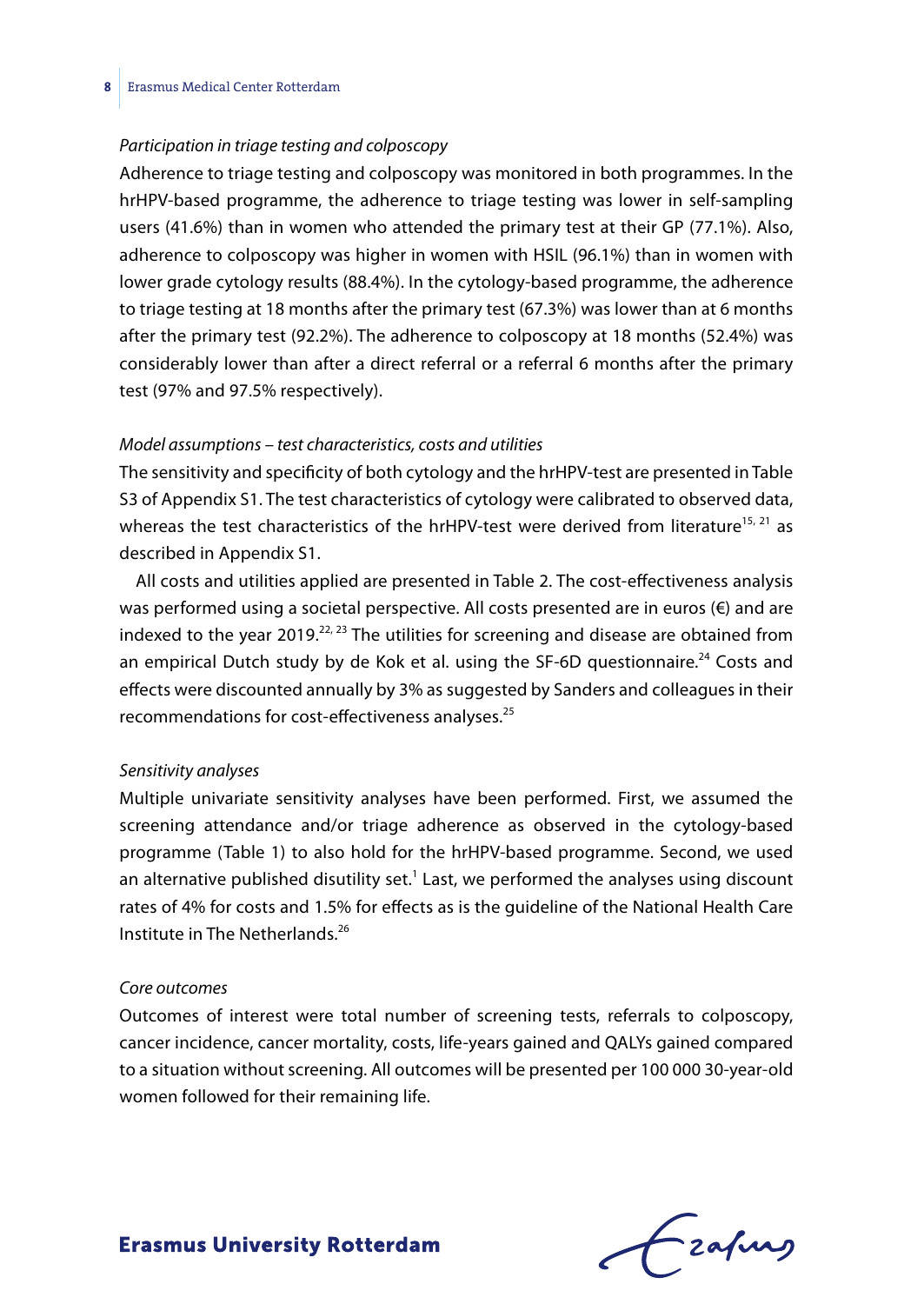|                                              |          | <b>Disutility</b><br><b>Duration</b><br>$(9/6)^{24}$<br>of disutilty<br>$(months)^{24}$ | Costs           |                                                                                       |  |  |
|----------------------------------------------|----------|-----------------------------------------------------------------------------------------|-----------------|---------------------------------------------------------------------------------------|--|--|
|                                              |          |                                                                                         | € (2019) Source |                                                                                       |  |  |
| <b>SCREENING</b>                             |          |                                                                                         |                 | Dutch public health                                                                   |  |  |
| Primary cytology programme                   |          |                                                                                         |                 | subsidy scheme <sup>22</sup>                                                          |  |  |
| Primary cytology test                        | $\Omega$ | $\Omega$                                                                                | 70              |                                                                                       |  |  |
| Repeat cytology test                         | 0.03     | 15                                                                                      | 51              |                                                                                       |  |  |
| Reflex hrHPV test after cytology repeat test | $\Omega$ | $\Omega$                                                                                | 139             |                                                                                       |  |  |
| <b>Primary hrHPV-test programme</b>          |          |                                                                                         |                 | Dutch public health                                                                   |  |  |
| Primary hrHPV-test                           | $\Omega$ | $\Omega$                                                                                | 58              | subsidy scheme <sup>22</sup>                                                          |  |  |
| Primary hrHPV self-sampling kit              | $\Omega$ | $\mathbf 0$                                                                             | 43              |                                                                                       |  |  |
| Reflex cytology after hrHPV-test             | $\Omega$ | $\mathbf 0$                                                                             | 26              |                                                                                       |  |  |
| Repeat cytology after hrHPV self-sampling    | 0.03     | $\mathbf{1}$                                                                            | 52              |                                                                                       |  |  |
| Repeat cytology after 6 months               | 0.03     | 6                                                                                       | 53              |                                                                                       |  |  |
| <b>DIAGNOSIS AND TREATMENT</b>               |          |                                                                                         |                 | Report on the effects                                                                 |  |  |
| No CIN detected                              | 0.03     | 1                                                                                       | 316             | and costs of cervical<br>cancer screening in the<br>Netherlands in 2006 <sup>23</sup> |  |  |
| CIN1                                         | 0.03     | $\mathbf{1}$                                                                            | 986             |                                                                                       |  |  |
| CIN2                                         | 0.03     | 1                                                                                       | 1,461           |                                                                                       |  |  |
| CIN <sub>3</sub>                             | 0.03     | $\mathbf{1}$                                                                            | 1,710           |                                                                                       |  |  |
| FIGO1A                                       | 0.08     | 12                                                                                      | 5,601           |                                                                                       |  |  |
| FIGO1B                                       | 0.08     | 12                                                                                      | 13,283          |                                                                                       |  |  |
| FIGO2+ clinically detected                   | 0.14     | 12                                                                                      | 12,226          |                                                                                       |  |  |
| FIGO2+ screen detected                       | 0.14     | 12                                                                                      | 13,092          |                                                                                       |  |  |
| Cancer survivor                              | 0.03     | 120                                                                                     | $0^*$           |                                                                                       |  |  |
| Palliative care                              | 0.5      | 12                                                                                      | 29,745          |                                                                                       |  |  |

*Table 2. Base-case assumptions on costs and disutilities applied for screening, diagnosis and treatment*

CIN, cervical intraepithelial neoplasia; FIGO, International Federation of Gynaecology and Obstetrics; HPV, human papillomavirus.

\*Costs included in treatment costs.

#### *Ethics approval and patient involvement*

Ethical approval by a medical ethical committee was not required under Dutch law as no patients were involved in the development of the research and only non-identifiable data was used for this study.

#### **RESULTS**

#### **Model calibration**

After calibration, the model outcomes fitted the observed age-specific cervical cancer incidence rates, cervical cancer stage distribution, detection rates of CIN and cervical

Czafung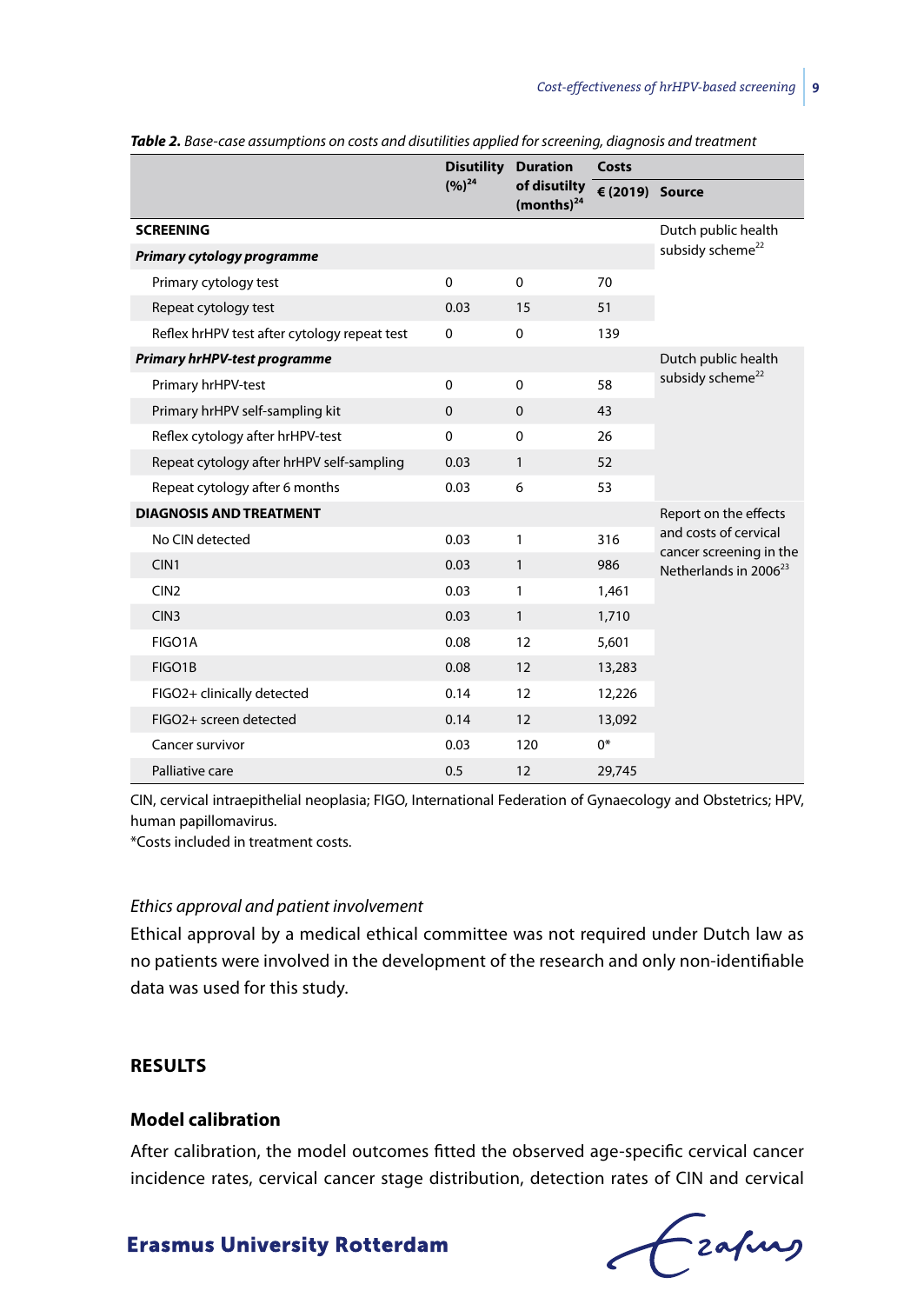cancer, hrHPV positivity rates and the hrHPV-type distribution by age and by lesion grade (Appendix S1, Figures S10-S15). The model also validated well with age-specific cervical cancer mortality rates observed in the Netherlands in 2004-2013 (Appendix S1: Figure S16).

|                                                                                 | <b>Screen strategy</b>   |         |         | <b>Difference</b>                    |  |  |  |  |
|---------------------------------------------------------------------------------|--------------------------|---------|---------|--------------------------------------|--|--|--|--|
|                                                                                 | <b>No</b><br>screening   |         | hrHPV   | between hrHPV<br>and Cytology<br>(%) |  |  |  |  |
| Effects (numbers, undiscounted)                                                 |                          |         |         |                                      |  |  |  |  |
| Total screening tests                                                           |                          | 444,356 | 364,306 | $-18$                                |  |  |  |  |
| - Primary screening tests (GP)                                                  | $\blacksquare$           | 422,959 | 281,710 | -33                                  |  |  |  |  |
| - Primary self-samples                                                          |                          |         | 25,797  | <b>NA</b>                            |  |  |  |  |
| - Reflex cytology after positive GP test                                        |                          | ÷,      | 33,906  | <b>NA</b>                            |  |  |  |  |
| - Cytology smear after positive self-sample                                     |                          |         | 3,384   | <b>NA</b>                            |  |  |  |  |
| - Tests 6 or 18 months after primary test                                       | $\blacksquare$           | 21,397  | 19,509  | -9                                   |  |  |  |  |
| Referrals to colposcopy                                                         | $\overline{\phantom{a}}$ | 7,746   | 12,841  | $+66$                                |  |  |  |  |
| - No lesion present                                                             |                          | 1,458   | 5,242   | $+260$                               |  |  |  |  |
| $- CIN 1$                                                                       |                          | 1,514   | 2,851   | $+88$                                |  |  |  |  |
| $- CIN 2$                                                                       |                          | 1,523   | 2,039   | $+34$                                |  |  |  |  |
| $-CIN 3 / AIS$                                                                  |                          | 3,070   | 2,509   | $-18$                                |  |  |  |  |
| - Screen detected cervical cancer                                               | $\bar{a}$                | 181     | 200     | $+10$                                |  |  |  |  |
| Clinically detected cervical cancers                                            | 1,157                    | 522     | 496     | $-5$                                 |  |  |  |  |
| <b>Total cervical cancers</b>                                                   | 1,157                    | 704     | 697     | $-1$                                 |  |  |  |  |
| Cervical cancer mortality                                                       | 440                      | 215     | 206     | $-4$                                 |  |  |  |  |
| Life-years gained compared to no screening                                      |                          | 5,163   | 5,250   | $+2$                                 |  |  |  |  |
| QALY's gained compared to no screening                                          |                          | 4,580   | 5,161   | $+13$                                |  |  |  |  |
| Costs (€ millions, undiscounted)                                                |                          |         |         |                                      |  |  |  |  |
| Screening tests                                                                 |                          | 33      | 19      | $-41$                                |  |  |  |  |
| Diagnosis and treatment of precancerous lesions and<br>false-positive referrals |                          | 9       | 12      | $+24$                                |  |  |  |  |
| Diagnosis and treatment of cervical cancer                                      | 14.7                     | 8       | 8       | $-2$                                 |  |  |  |  |
| Palliative care                                                                 | 13.1                     | 6       | 6       | $-4$                                 |  |  |  |  |
| <b>Total costs</b>                                                              | 27.7                     | 57      | 45      | $-21$                                |  |  |  |  |
| Cost-effectiveness (in €, discounted yearly by 3% for both costs and effects)   |                          |         |         |                                      |  |  |  |  |
| Costs per life-year gained compared to no screening                             |                          | 15,247  | 10,890  | $-29$                                |  |  |  |  |
| Costs per QALY gained compared to no screening                                  |                          | 22,678  | 12,225  | -46                                  |  |  |  |  |

#### *Table 3. Base case results per 100 000 women simulated lifelong*

AIS, adenocarcinoma in situ; CIN, cervical intraepithelial neoplasia; GP, general practitioner; hrHPV, high-risk human papillomavirus; NA, not available because this was not present in the cytology programme; QALY, quality adjusted life-year.

Fraping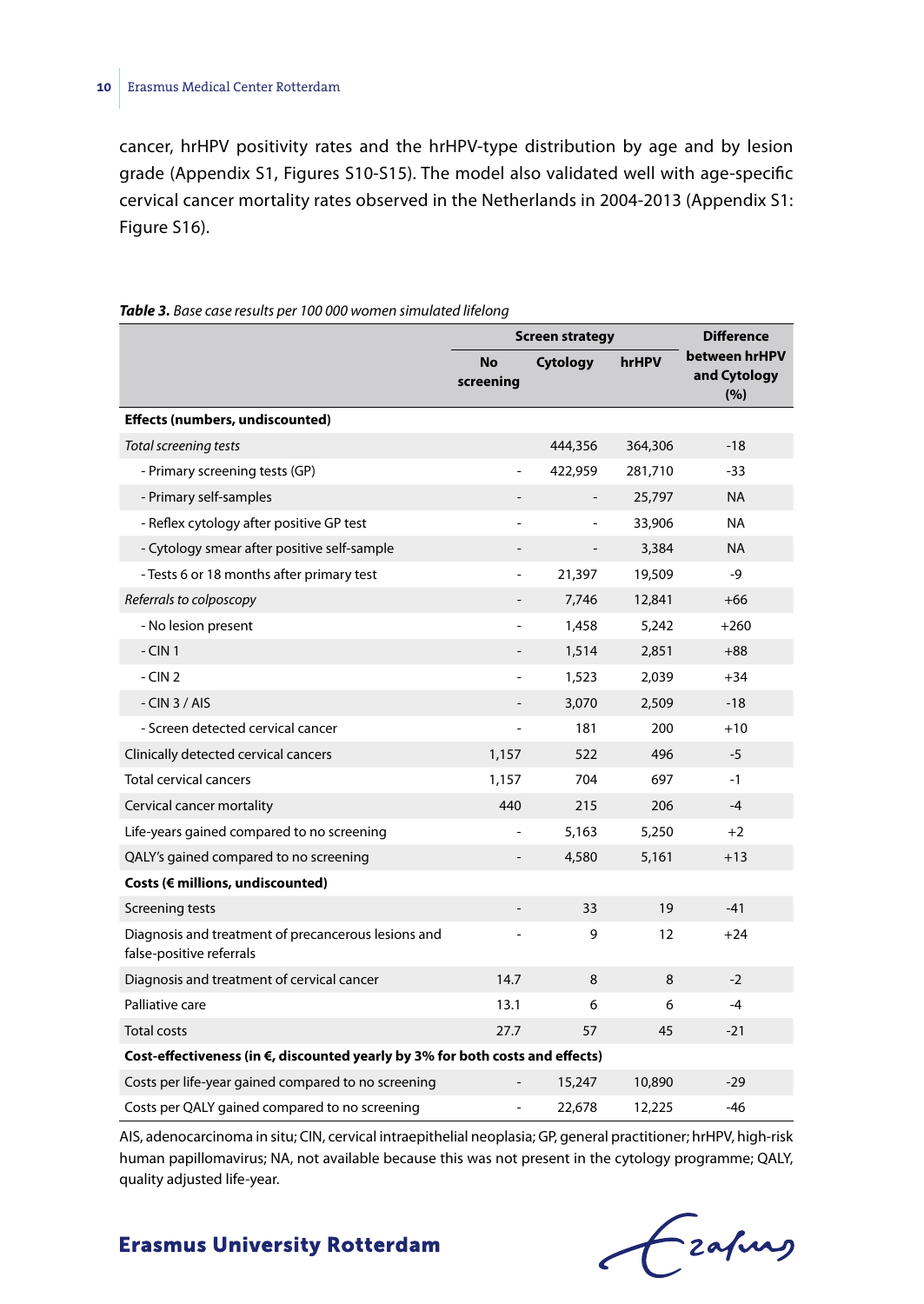#### **Effects, costs and cost-effectiveness**

Table 3 presents the base-case results per 100 000 30-year-old women followed for their remaining life. The table includes the predicted effects, costs and cost-effectiveness of offering either no cervical cancer screening at all, the cytology screening programme or the hrHPV-based screening programme. Compared to the cytology programme, the hrHPV-based programme used fewer screening tests (-18%), referred more women to colposcopy (+66%), decreased the cancer incidence (-1%) and mortality (-4%) and reduced the total costs (-21%). The extra referrals to colposcopy were predominantly among women with ≤ CIN1 and the decrease in total costs was mainly due to the lower number of screening tests.

The cost-effectiveness of the hrHPV-based programme was more favourable than that of the cytology-based programme. When compared to no screening, the cytology programme cost €22,678 per QALY gained, while this was €12,225 (-46%) for the hrHPVbased programme. Per life-year gained, the cytology programme cost €15,247, while this was €10,890 (-29%) for the hrHPV-based programme.

#### **Sensitivity analyses**

Figure 1 shows that when the attendance rates at primary screening in the hrHPVprogramme were assumed to be equal to those of the cytology programme, the cost-effectiveness of the hrHPV-based programme slightly deteriorated from €12,225 to €12,951 per QALY gained. Assuming the same adherence in the triage across both programmes also slightly deteriorated the cost-effectiveness of the hrHPV-based programme (€13,108 per QALY gained). When both equal screening attendance and equal triage adherence were assumed, the cost-effectiveness would deteriorate to €13,757. Nevertheless, under these assumptions, the hrHPV-based programme would still remain more cost effective than the cytology-based programme (€22,678 per QALY gained).

Using the alternative set of disutilities or discount rates improved the cost-effectiveness of both programmes substantially, however the hrHPV-based programme remained the most cost-effective option of the two in both cases.

#### **DISCUSSION**

#### **Main findings**

According to our modelling analyses, the recent switch from cytology to hrHPV testing in the Dutch cervical cancer screening programme will improve its cost-effectiveness. Compared to the lifetime cytology-based screening programme, the lifetime hrHPVbased programme is expected to incur considerably fewer costs (-21%) for a modestly higher number of life-years (+2%) gained and 13% more QALYs gained.

frafing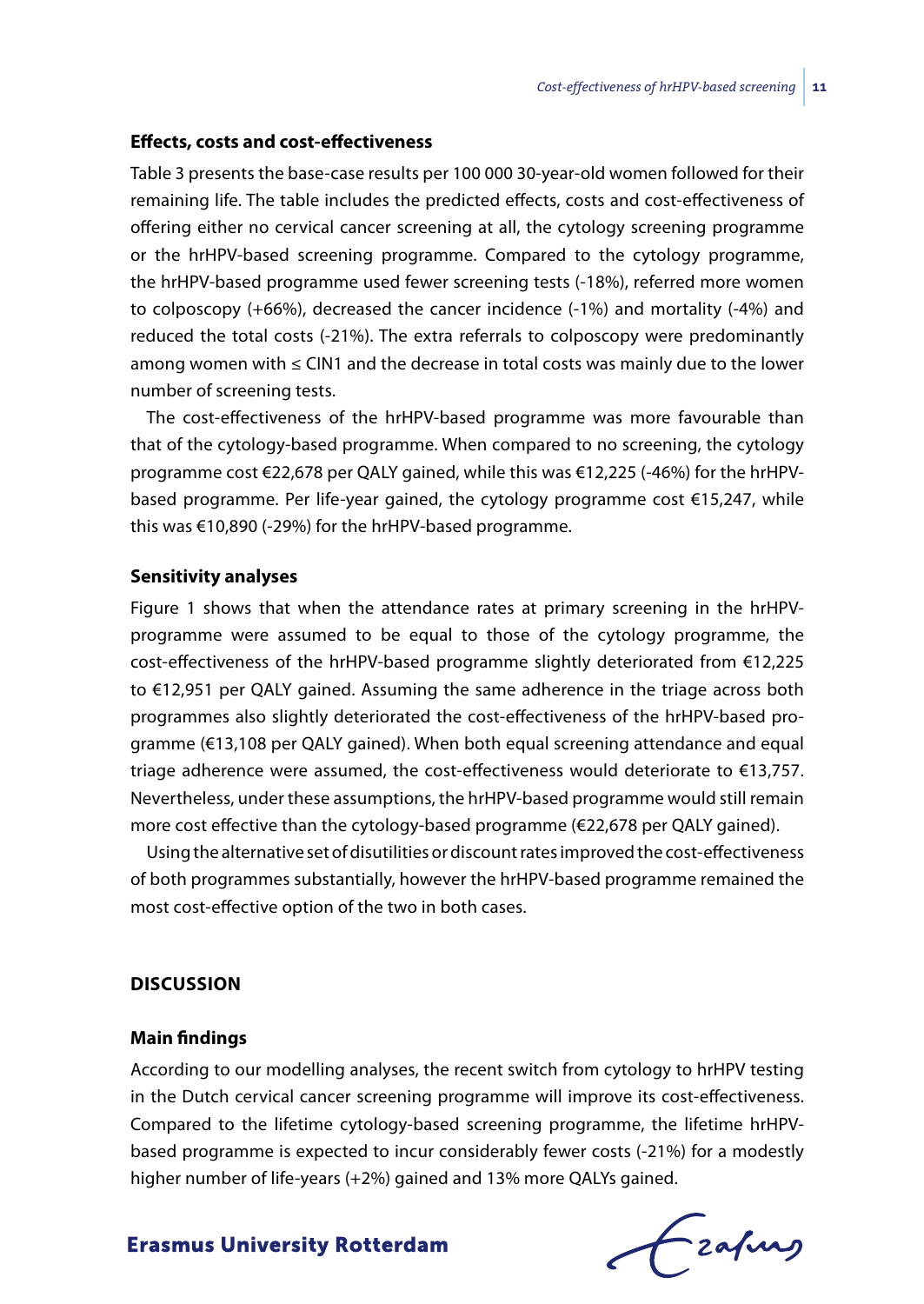

*Figure 1. Results of the sensitivity analyses.* The red dots and blue diamonds indicate the base-case cost-effectiveness of the hrHPV-based programme and the cytology-based programme respectively. The horizontal lines indicate how the cost-effectiveness of each programme would change when: (1) the attendance to primary screening in the hrHPV-based programme would be equal to that of the cytology programme; (2) the adherence to triage testing would be equal to that of the cytology programme; (3) both the attendance to primary screening and the adherence to triage testing would be equal to that of the cytology programme; (4) an alternative published utility set was applied to the results of both programmes<sup>1</sup>; (5) costs would be discounted with 4% annually and utilities with 1.5% annually, as is recommended in The Netherlands.<sup>26</sup>

hrHPV, high-risk human papillomavirus; QALY, Quality adjusted life year.

The reduction in total costs by switching to the hrHPV-based screening programme is almost completely due to the reduction in screening costs. The predicted increase in life-years gained is explained by the lower cancer incidence and cancer mortality in the hrHPV-based programme, in which more precancerous lesions are detected and treated despite lower attendance rates. We found that the increase in detection of low grade precancerous lesions is substantial. As most low grade lesions will not progress to cancer, the number of women who are referred to a gynaecologist unnecessarily increases as well, causing anxiety for these women and potentially leading to overtreatment. However, the reduction in QALYs resulting from unnecessary referrals does not outweigh the QALYs gained because of the lower cancer incidence and cancer mortality.

The number of detected CIN3 lesions does not increase with the switch to hrHPV screening. Although the HPV test is more sensitive for CIN3 lesions than cytology, fewer CIN3 lesions are prevalent at screening because more low-grade lesions are picked up

Frafing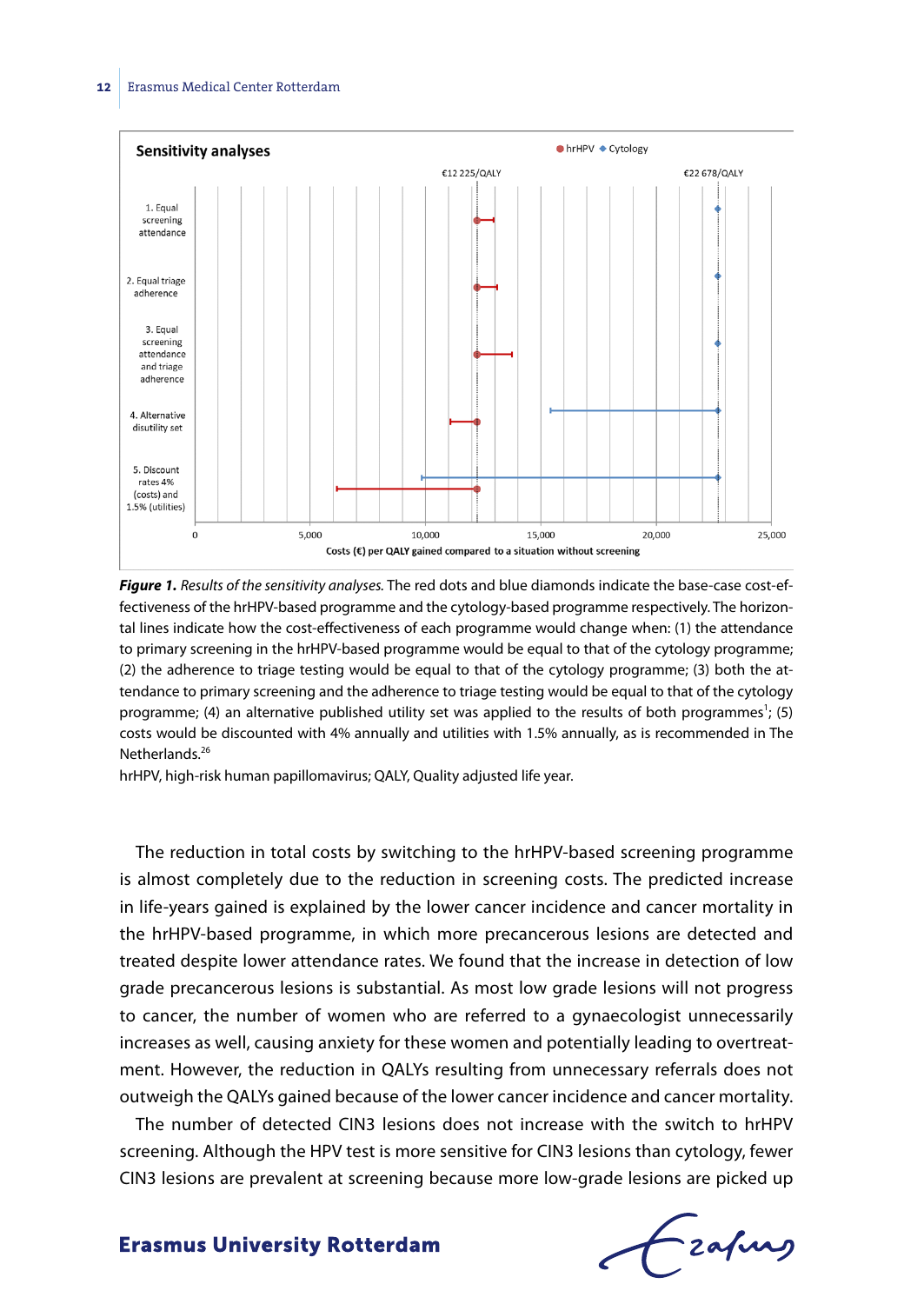before progression towards CIN3. The number of cancers detected by screening does increase, which is caused by the introduction of the extended screening intervals, allowing more lesions to progress to cancer before the next screening round.

Sensitivity analyses on screening behaviour and utilities consistently showed a more favourable cost-effectiveness of the hrHPV-based programme.

#### **Limitations and strengths**

In the Netherlands, the first cohort of women vaccinated against HPV-16 and HPV-18 will enter the screening programme in 2023. We compared the effects of hrHPV-based screening with those of cytology-based screening for unvaccinated women only. The results of both programmes are likely to be different for vaccinated and unvaccinated women in vaccinated cohorts.<sup>10, 27</sup> Therefore, the cost-effectiveness of screening in vaccinated populations needs further investigation.

Also, the attendance for primary screening for women aged 45, 55 or 65 could not yet be observed in the first round of the hrHPV-based programme, as the eligibility for screening at those ages normally depends on the results of the preceding round.

Furthermore, we compared the cost-effectiveness between both programmes by dividing the total costs by the total QALYs gained. Although this method does capture the overall cost-effectiveness of each programme, different cost types might be allocated to different parties depending on how the programme is funded. Because of that, costs may rise for some parties, especially those paying for diagnosis and treatment of low grade lesions. If more costs would be allocated to participating women, this may lead to different screening behaviour.

To the authors' knowledge, this is the first modelling study to use observed data from an implemented hrHPV-based organised screening programme as model inputs. The national pathology database, PALGA, which was the main source for calibrating the model and obtaining model inputs for this analysis, contains high-quality data on an individual level about results of both hrHPV-testing and cytology. Because this detailed, robust data could be used, the screening behaviour in both programmes could be modelled very accurately, thereby reducing uncertainty of the outcomes.

Furthermore, univariate sensitivity analyses were performed varying several important assumptions. The hrHPV-based screening programme remained more cost effective in all sensitivity analyses.

#### **Interpretation**

The main reason the hrHPV-based screening programme was found to be more cost effective than the cytology-based programme is because the hrHPV-based screening programme has lower screening costs while retaining the protection for cervical cancer. These screening costs are lower due to the reduced number of screening rounds

frafing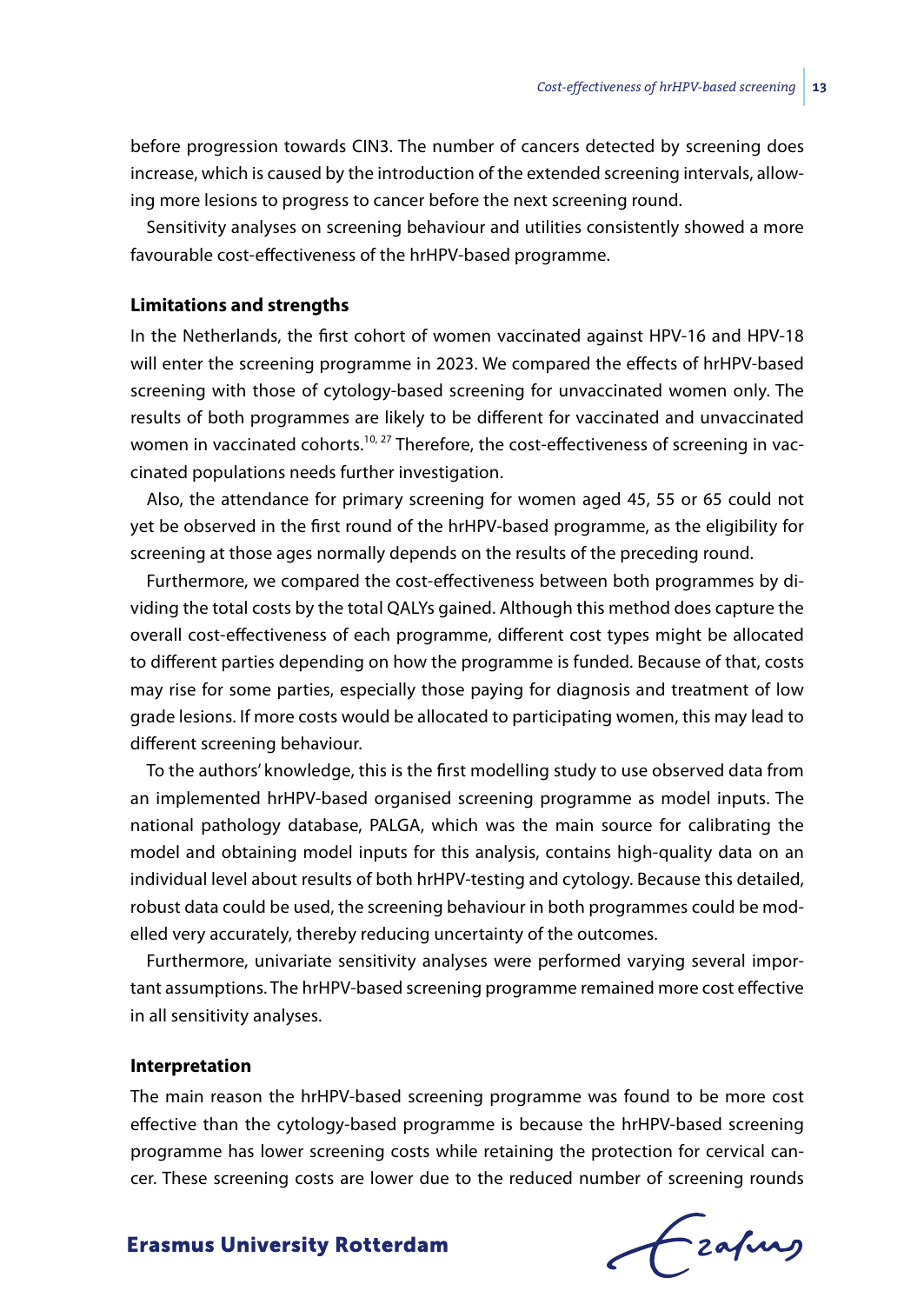combined with lower unit costs for primary hrHPV testing versus cytology. The retained protection at longer intervals has also been demonstrated by follow-up studies of the POBASCAM trial and the ARTISTIC trial.<sup>28, 29</sup> Therefore, reducing the number of screening rounds can be concluded to be a safe way to improve the cost-effectiveness of hrHPVbased screening programmes.

The finding that the hrHPV-based screening programme is more cost effective than the cytology-based screening programme is in line with previous modelling studies assessing the cost-effectiveness of comparable cytology-based and hrHPV-based screening programmes.<sup>1, 2, 27, 30</sup> Although the methods and assumptions used in previous studies vary widely, none of them used inputs that were observed after implementation of an hrHPV-based programme. Because of that, the same screening attendance was assumed for both programmes. When comparing the difference in effects between both programmes in this study with that of previous studies, one should be aware of this difference in assumptions on screening behaviour.

The lower observed attendance rate in the hrHPV-based screening programme might be directly related to specific organisational changes that were implemented next to the switch in screening protocol.<sup>4</sup> For example, GPs are no longer able to personally invite women for screening. Therefore, the lower attendance rates in hrHPV-based screening might not be applicable to other countries implementing hrHPV-based screening.

Previous studies showed that offering hrHPV self-sampling could increase the participation in women who would otherwise not attend screening.<sup>31</sup> Now that the hrHPV self-sampling kit has been found to be non-inferior to a GP-test,<sup>19</sup> offering hrHPV selfsampling could improve the effectiveness of screening programmes.<sup>19, 32</sup> This is dependent on the proportion of regular attendees that would switch to self-sampling and the proportion of never attenders, with a higher background risk, that will now participate in self-sampling.<sup>32</sup>

We showed that the switch to the hrHPV-based screening programme leads to an increase in the detection rates of low-grade CIN lesions. Most of the detected low-grade lesions will not progress.<sup>7</sup> Previous studies on triage strategies have shown that the number of unnecessary referrals to colposcopy could be reduced by the use of genotyping.<sup>33</sup> Genotyping is not used in the current Dutch hrHPV-based screening programme, but should be considered to reduce the number of colposcopies.

#### **CONCLUSION**

Even though lower participation in primary screening and lower adherence to triage testing were observed after the introduction of the hrHPV-based screening programme in the Netherlands, the cost-effectiveness is still estimated to be more favourable in the

Frahing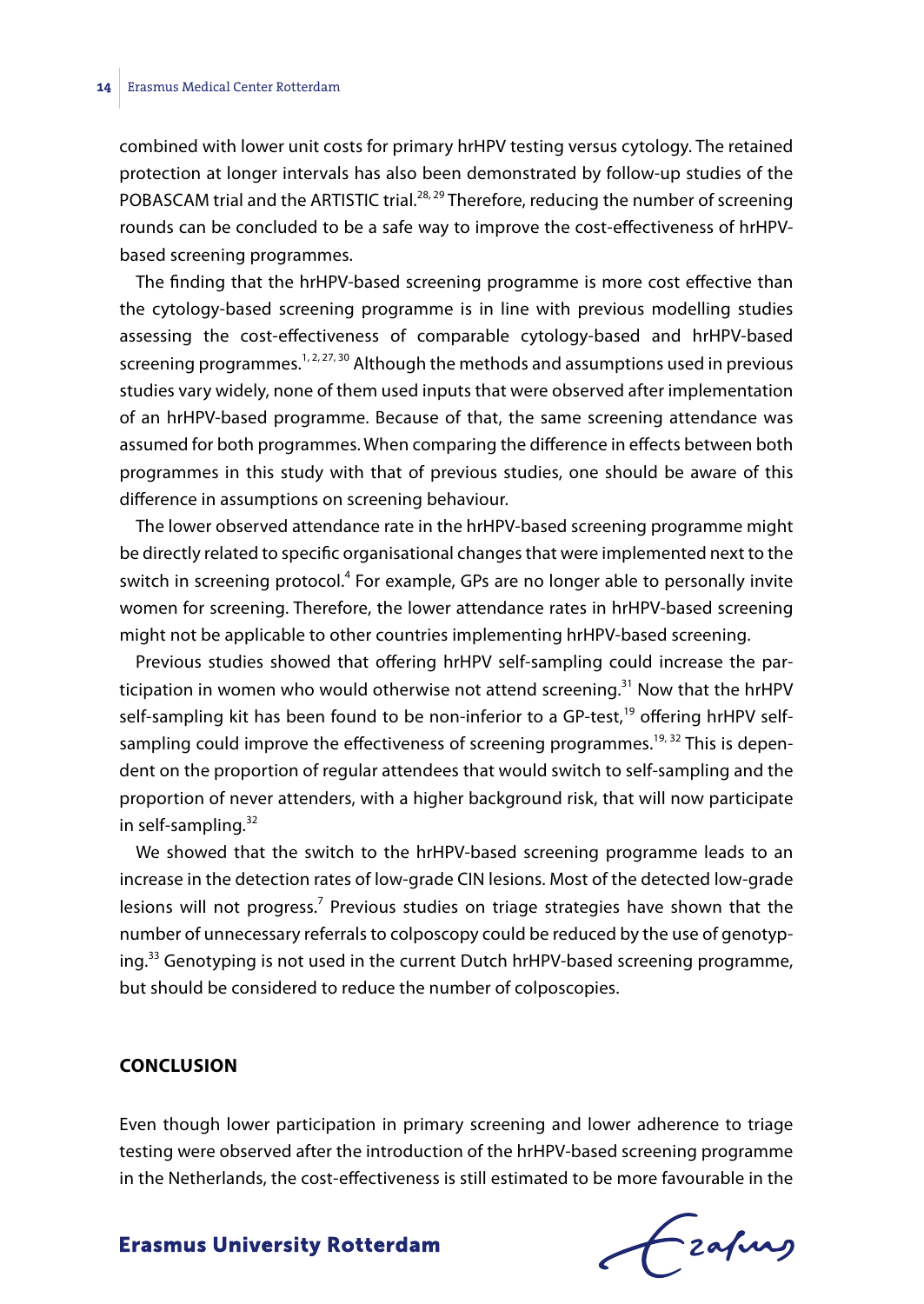hrHPV-based programme than in the old cytology-based programme. However, there is a substantial increase in the number of women who are unnecessarily referred to a gynaecologist increases substantially, so alternatives for the currently used triage strategy should be investigated.

## **Acknowledgements**

The authors wish to thank Erhan Demirel for his role as a programmer with the development of scripts used for analysing model outcomes.

#### **Disclosure of interests**

All authors report grants from the National Institute for Public Health and the Environment and EJ, HdK, MvB and IdK report grants from the European Commission during the conduct of the study. HdK reports speakers fees from University of Zürich/MSD outside the submitted work.

#### **Contribution to authorship**

EJ, HdK, IdK, MvB and SN contributed to the study concept and design. Model design was by EJ, IdK, MvB and SN. CA and EJ interpreted the observational data used for model inputs. Model analyses were by EJ, IdK and SN. The manuscript was drafted by EJ and IdK and all authors contributed to revising the manuscript and approved the final version of the manuscript.

## **Details of ethics approval**

Ethical approval by a medical ethical committee was not required under Dutch law as no patients were involved in the development of the research and only non-identifiable data was used for this study.

#### **Funding**

This study was funded by the EU-Framework Programme (Horizon 2020; project reference 634753; PI: prof HJ de Koning, MD PhD, Erasmus MC) of the European Commission and by the Dutch National Institute for Public Health and the Environment (Rijksinstituut voor Volksgezondheid en Milieu). The grants did not include external peer review or priority assessment. The funders were not involved in the study design, performing the analyses or writing the paper.

frafing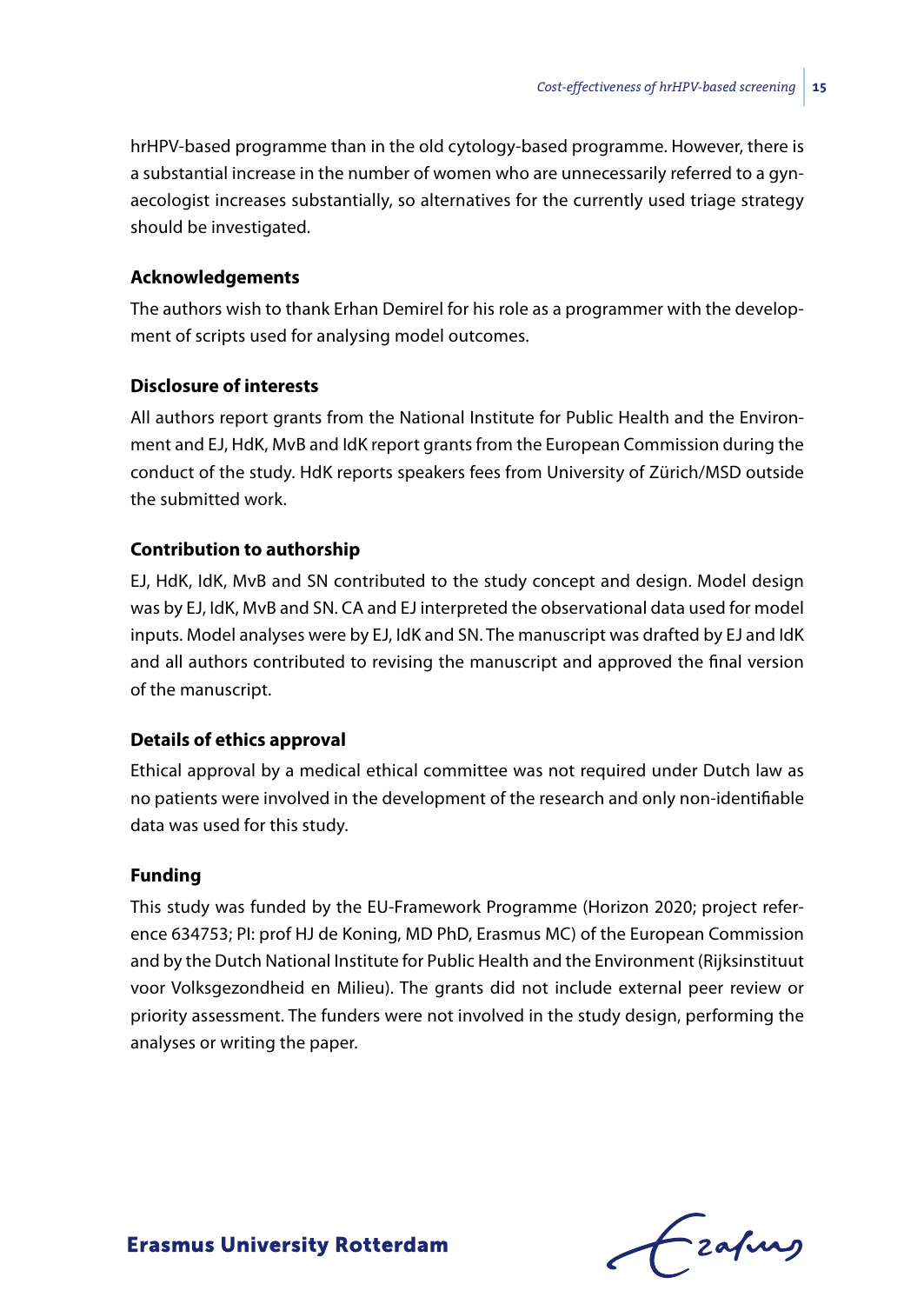#### **REFERENCES**

- 1. van Rosmalen J, de Kok IM, van Ballegooijen M. Cost-effectiveness of cervical cancer screening: cytology versus human papillomavirus DNA testing. BJOG. 2012 May;119(6):699-709.
- 2. de Kok IM, van Rosmalen J, Dillner J, Arbyn M, Sasieni P, Iftner T, et al. Primary screening for human papillomavirus compared with cytology screening for cervical cancer in European settings: cost effectiveness analysis based on a Dutch microsimulation model. BMJ. 2012 Mar 5;344:e670.
- 3. Rebolj M, van Ballegooijen M, Berkers LM, Habbema D. Monitoring a national cancer prevention program: successful changes in cervical cancer screening in the Netherlands. Int J Cancer. 2007 Feb 15;120(4):806-12.
- 4. Aitken CA, van Agt H, Siebers AG, van Kemenade F, Niesters HGM, Melchers WJG, et al. Introduction of primary screening using high-risk HPV DNA detection in the Dutch cervical cancer screening programme: a population-based cohort study. BMC Medicine. 2019 Dec 11;17(1): 228.
- 5. Huijsmans CJ, Geurts-Giele WR, Leeijen C, Hazenberg HL, van Beek J, de Wild C, et al. HPV Prevalence in the Dutch cervical cancer screening population (DuSC study): HPV testing using automated HC2, cobas and Aptima workflows. BMC Cancer. 2016 Nov 28;16(1):922.
- 6. Velentzis LS, Caruana M, Simms KT, Lew JB, Shi JF, Saville M, et al. How will transitioning from cytology to HPV testing change the balance between the benefits and harms of cervical cancer screening? Estimates of the impact on cervical cancer, treatment rates and adverse obstetric outcomes in Australia, a high vaccination coverage country. Int J Cancer. 2017 Dec 15;141(12):2410- 22.
- 7. Ciavattini A, Serri M, Di Giuseppe J, Liverani CA, Gardella B, Papiccio M, et al. Long-term observational approach in women with histological diagnosis of cervical low-grade squamous intraepithelial lesion: an Italian multicentric retrospective cohort study. BMJ Open. 2019 Jul 3;9(7):e024920.
- 8. Habbema JD, van Oortmarssen GJ, Lubbe JT, van der Maas PJ. The MISCAN simulation program for the evaluation of screening for disease. Comput Methods Programs Biomed. 1985 May;20(1):79- 93.
- 9. van den Akker-van Marle ME, van Ballegooijen M, van Oortmarssen GJ, Boer R, Habbema JD. Costeffectiveness of cervical cancer screening: comparison of screening policies. J Natl Cancer Inst. 2002 Feb 6;94(3):193-204.
- 10. Naber SK, Matthijsse SM, Rozemeijer K, Penning C, de Kok IM, van Ballegooijen M. Cervical Cancer Screening in Partly HPV Vaccinated Cohorts - A Cost-Effectiveness Analysis. PLoS One. 2016;11(1):e0145548.
- 11. Casparie M, Tiebosch AT, Burger G, Blauwgeers H, van de Pol A, van Krieken JH, et al. Pathology databanking and biobanking in The Netherlands, a central role for PALGA, the nationwide histopathology and cytopathology data network and archive. Cell Oncol. 2007;29(1):19-24.
- 12. The Netherlands Cancer Registry (NCR). [cited 2019 26-11-2019]; Available from: https://www. iknl.nl/en/ncr
- 13. Vesikari T, Brodszki N, van Damme P, Diez-Domingo J, Icardi G, Petersen LK, et al. A Randomized, Double-Blind, Phase III Study of the Immunogenicity and Safety of a 9-Valent Human Papillomavirus L1 Virus-Like Particle Vaccine (V503) Versus Gardasil(R) in 9-15-Year-Old Girls. Pediatr Infect Dis J. 2015 Sep;34(9):992-8.
- 14. Harper DM, Franco EL, Wheeler C, Ferris DG, Jenkins D, Schuind A, et al. Efficacy of a bivalent L1 virus-like particle vaccine in prevention of infection with human papillomavirus types 16 and 18 in young women: a randomised controlled trial. Lancet. 2004 Nov 13-19;364(9447):1757-65.

Czafing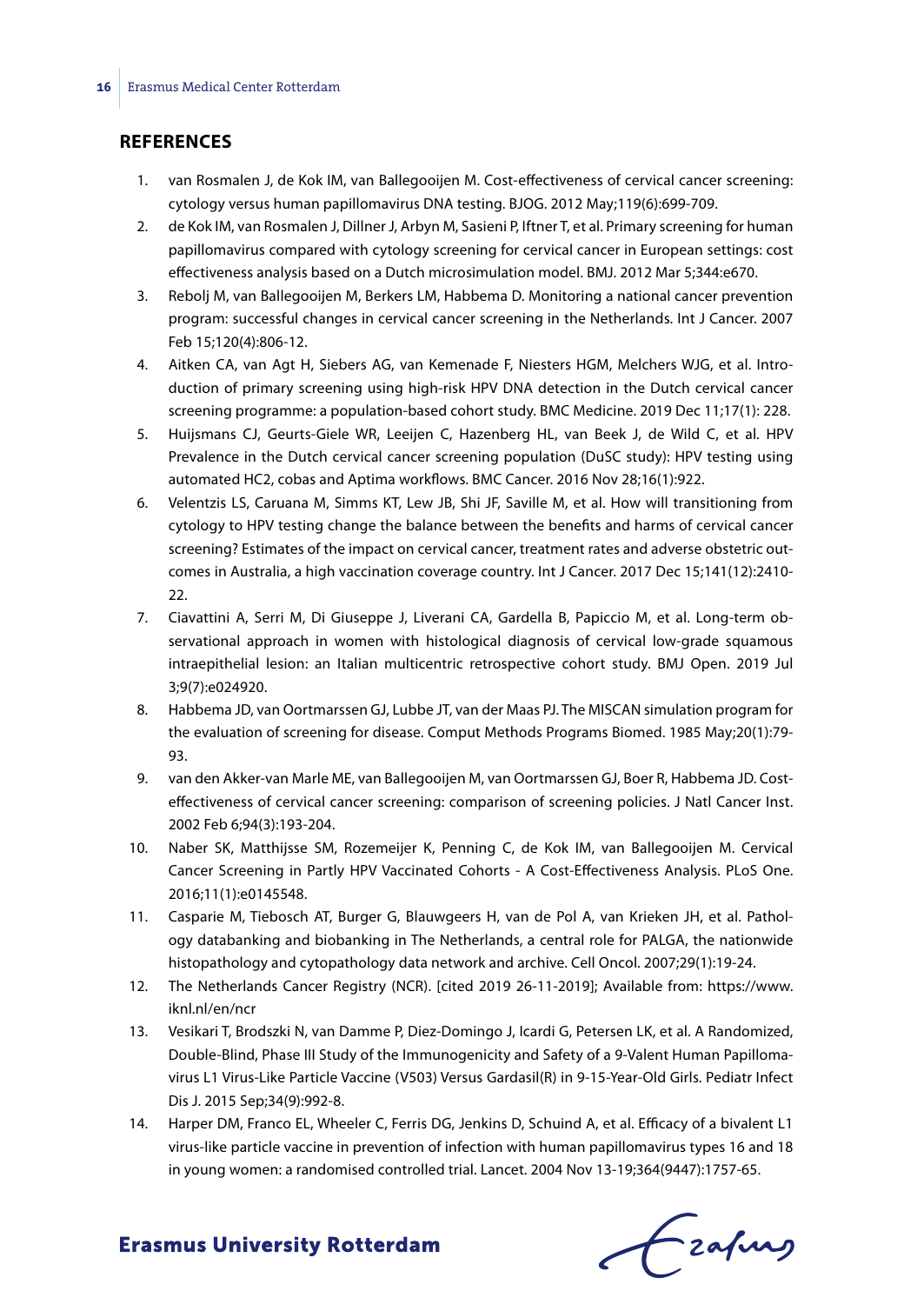- 15. Rebolj M, Bonde J, Preisler S, Ejegod D, Rygaard C, Lynge E. Differential Detection of Human Papillomavirus Genotypes and Cervical Intraepithelial Neoplasia by Four Commercial Assays. J Clin Microbiol. 2016 Nov;54(11):2669-75.
- 16. Katki HA, Kinney WK, Fetterman B, Lorey T, Poitras NE, Cheung L, et al. Cervical cancer risk for women undergoing concurrent testing for human papillomavirus and cervical cytology: a population-based study in routine clinical practice. Lancet Oncol. 2011 Jul;12(7):663-72.
- 17. Seoud M, Tjalma WA, Ronsse V. Cervical adenocarcinoma: moving towards better prevention. Vaccine. 2011 Nov 15;29(49):9148-58.
- 18. Jansen E, Matthijsse S, Naber S, Aitken C, Agt HV, Ballegooijen MV, et al. New evidence with regard to test characteristics from a modelling study [Abstract]. Eurogin. Amsterdam; 2017.
- 19. Polman NJ, Ebisch RMF, Heideman DAM, Melchers WJG, Bekkers RLM, Molijn AC, et al. Performance of human papillomavirus testing on self-collected versus clinician-collected samples for the detection of cervical intraepithelial neoplasia of grade 2 or worse: a randomised, paired screen-positive, non-inferiority trial. Lancet Oncol. 2019 Feb;20(2):229-38.
- 20. PALGA EMa. Bevolkingsonderzoek Baarmoederhalskanker Monitor 2016. [cited 14 November 2019]; Available from: https://www.rivm.nl/sites/default/files/2018-11/LEBAmonitor2016.pdf
- 21. Bulk S, Bulkmans NW, Berkhof J, Rozendaal L, Boeke AJ, Verheijen RH, et al. Risk of high-grade cervical intra-epithelial neoplasia based on cytology and high-risk HPV testing at baseline and at 6-months. Int J Cancer. 2007 Jul 15;121(2):361-7.
- 22. Overheid.nl. Subsidieregeling publieke gezondheid. https://wetten.overheid.nl/ BWBR0018743/2019-01-01#HoofdstukII\_Paragraaf2\_Artikel42; 2019.
- 23. Van Ballegooijen M, Rebolj M, Essink-Bot ML, Meerding WJ, Berkers LM, Habbema JDF. De effecten en kosten van het bevolkingsonderzoek naar baarmoederhalskanker in Nederland na de herstructurering: Erasmus MC; 2006.
- 24. de Kok I, Korfage IJ, van den Hout WB, Helmerhorst TJM, Habbema JDF, Essink-Bot ML, et al. Quality of life assumptions determine which cervical cancer screening strategies are cost-effective. Int J Cancer. 2018 Jun 1;142(11):2383-93.
- 25. Sanders GD, Neumann PJ, Basu A, Brock DW, Feeny D, Krahn M, et al. Recommendations for Conduct, Methodological Practices, and Reporting of Cost-effectiveness Analyses: Second Panel on Cost-Effectiveness in Health and Medicine. JAMA. 2016 Sep 13;316(10):1093-103.
- 26. Kompas F. Farmaco-economie. [cited 24-7-2019]; Available from: https://www.farmacotherapeutischkompas.nl/algemeen/farmaco-economie
- 27. Lew JB, Simms K, Smith M, Lewis H, Neal H, Canfell K. Effectiveness Modelling and Economic Evaluation of Primary HPV Screening for Cervical Cancer Prevention in New Zealand. PLoS One. 2016;11(5):e0151619.
- 28. Dijkstra MG, van Zummeren M, Rozendaal L, van Kemenade FJ, Helmerhorst TJ, Snijders PJ, et al. Safety of extending screening intervals beyond five years in cervical screening programmes with testing for high risk human papillomavirus: 14 year follow-up of population based randomised cohort in the Netherlands. BMJ. 2016 Oct 04;355:i4924.
- 29. Kitchener HC, Gilham C, Sargent A, Bailey A, Albrow R, Roberts C, et al. A comparison of HPV DNA testing and liquid based cytology over three rounds of primary cervical screening: extended follow up in the ARTISTIC trial. Eur J Cancer. 2011 Apr;47(6):864-71.
- 30. Burger EA, Ortendahl JD, Sy S, Kristiansen IS, Kim JJ. Cost-effectiveness of cervical cancer screening with primary human papillomavirus testing in Norway. Br J Cancer. 2012 Apr 24;106(9):1571- 8.

Czafing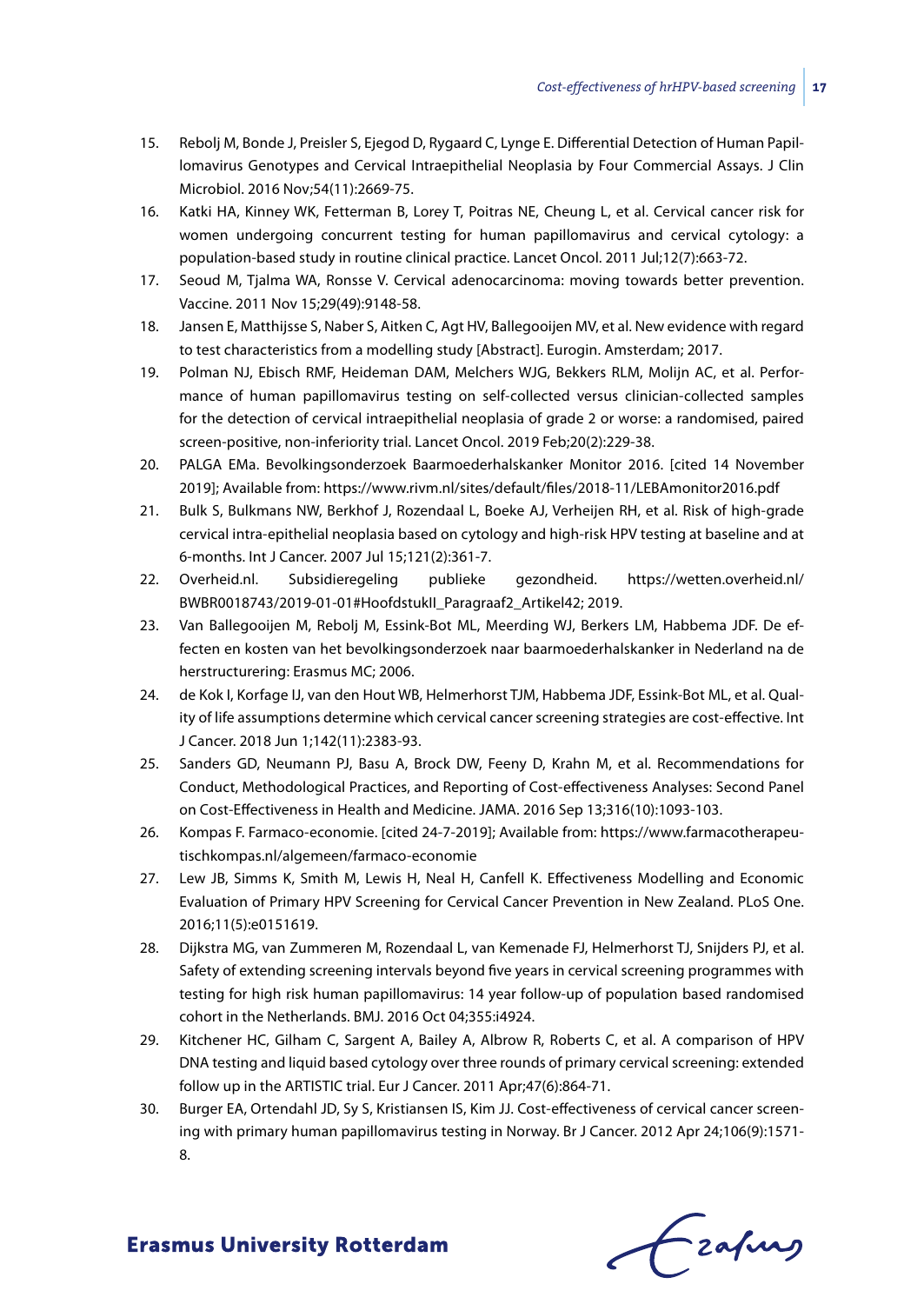#### **18** Erasmus Medical Center Rotterdam

- 31. Gok M, Heideman DA, van Kemenade FJ, Berkhof J, Rozendaal L, Spruyt JW, et al. HPV testing on self collected cervicovaginal lavage specimens as screening method for women who do not attend cervical screening: cohort study. BMJ. 2010 Mar 11;340:c1040.
- 32. Rozemeijer K, de Kok IM, Naber SK, van Kemenade FJ, Penning C, van Rosmalen J, et al. Offering Self-Sampling to Non-Attendees of Organized Primary HPV Screening: When Do Harms Outweigh the Benefits? Cancer Epidemiol Biomarkers Prev. 2015 May;24(5):773-82.
- 33. Cook DA, Smith LW, Law J, Mei W, van Niekerk DJ, Ceballos K, et al. Aptima HPV Assay versus Hybrid Capture((R)) 2 HPV test for primary cervical cancer screening in the HPV FOCAL trial. J Clin Virol. 2017 Feb;87:23-9.

Czahny